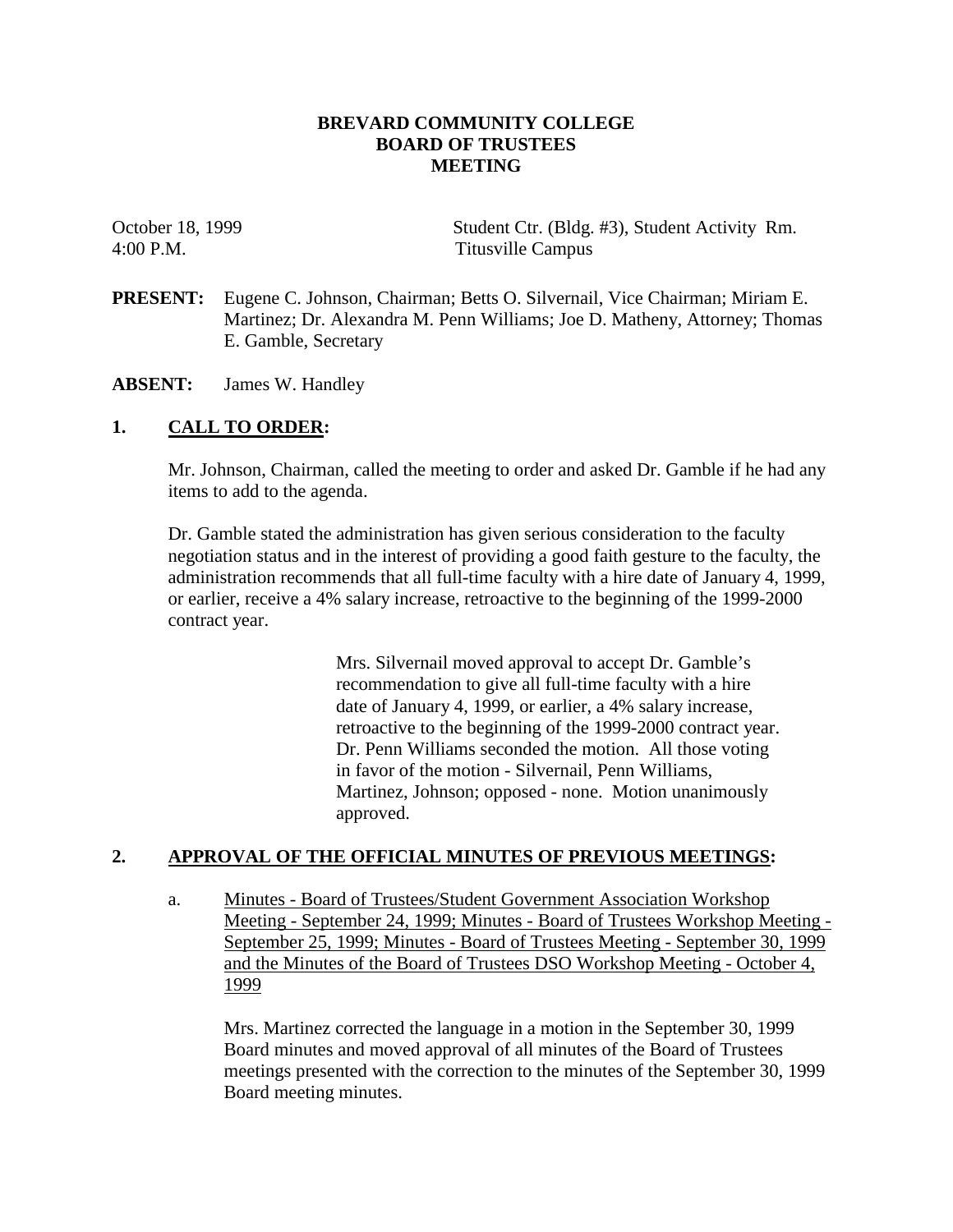Board of Trustees Meeting October 18, 1999 Page -2-

> Mrs. Silvernail seconded the motion. All those voting in favor of the motion - Martinez, Silvernail, Penn Williams, Johnson; opposed - none. Motion unanimously approved.

# **3. COMMUNICATIONS:**

a. Report on Kennedy Space Center Activities - Ms. Barker

Dr. Al Koller, Titusville Campus President, introduced Ms. Nancy Barker, Coordinator at the Kennedy Space Center and Cape Canaveral Air Force Station. Ms. Barker reviewed her duties, as well as the duties of the KSC BCC staff members, Dr. Marv Williams and Ms. Vickie Stephens. She reviewed the Spring 2000 class schedule for KSC. A memorandum of understanding between BCC and NASA establishes that NASA will provide offices and furniture and BCC will provide educational programs. NASA will also provide a representative to assist with the KSC/BCC program. Ms. Barker reported she will be working on updating the crosswalk program where contractors and NASA employees receive credit for courses they take through their companies which are "crosswalked" into various programs at BCC. A "Space Technician" licensing program is envisioned for the program. Ms. Barker reported at this time more than 151 students are registered at KSC.

- b. Architect Presentations for Welcome Centers
- (1) Architectural Selection Committee Report (Addendum)

Mr. Al Little, Vice President for Business & Financial Affairs, reported the Architect Selection Committee for the student welcome center renovations in Cocoa and Melbourne met on October 7 and reviewed the conceptual idea for the projects and discussed the architecture selection process. Mr. Little reported although two facilities will be renovated, it was felt best to treat this as one project when working with an architect. He reviewed the process utilized to advertise for architects for the project. Based on this established criteria, the two architectural firms of Florida Architects and Rood and Zwick Architects were selected as the most highly qualified firms out of the six architects responding to the advertisement for request for qualifications.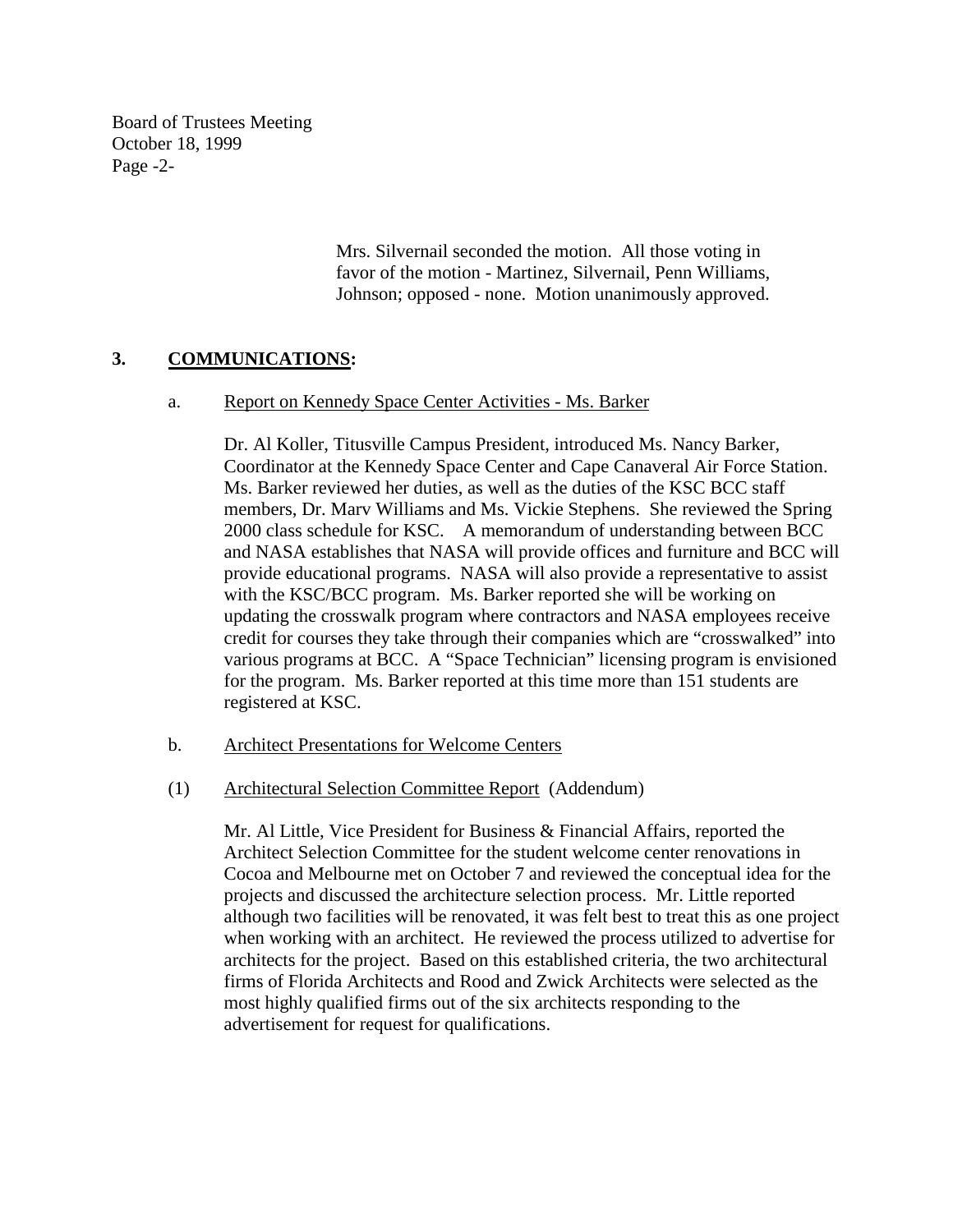Board of Trustees Meeting October 18, 1999 Page -3-

## (2) Florida Architects, Inc.

Mr. Little introduced Mr. Joe Sorci, President, Florida Architects, Inc. who provided a computer presentation to the Board. Mr. Sorci introduced team members of the Florida Architects, Inc. and described past projects and experience of the firm. In addition, Mr. Sorci described items that Florida Architects would take into consideration when planning the welcome centers and discussed some potential ideas and reviewed the preliminary schedule. Mr. Sorci answered questions presented by the Board of Trustees and administrative staff members.

## (3) Rood and Zwick Architects

Mr. Jack Rood, architect with Rood and Zwick, introduced Mr. John Zwick, his partner with the firm. Mr. Rood and Mr. Zwick provided a computer presentation to the Board of Trustees on their past experience and possible ideas for the welcome center project including the marketing of the welcome centers to the students through the construction of a marquee on campus. Mr. Rood and Mr. Zwick answered questions presented by the Board of Trustees and administrative staff members.

### (4) Selection of Architectural Firm for Welcome Center Project

Mr. Little stated that both firms are highly qualified and bring unique strengths to the project. Mr. Little answered questions presented by the Board of Trustees.

Mrs. Martinez moved approval to accept Florida Architects, Inc. as the architect for the welcome center projects. Dr. Penn Williams seconded the motion. All those voting in favor of the motion - Martinez, Penn Williams, Silvernail, Johnson; opposed - none. Motion unanimously approved. (A five minutes recess was called.)

# **4. CITIZEN'S PRESENTATION:**

# a. Mr. Glenn Forester

Mr. Glenn Forester, made a presentation to the Board of Trustees on behalf of the Brevard Community College United Faculty of Florida regarding merit pay for faculty. He reported during the last bargaining session, the faculty union was offered a 4% across the Board raise with an additional 1% held back for merit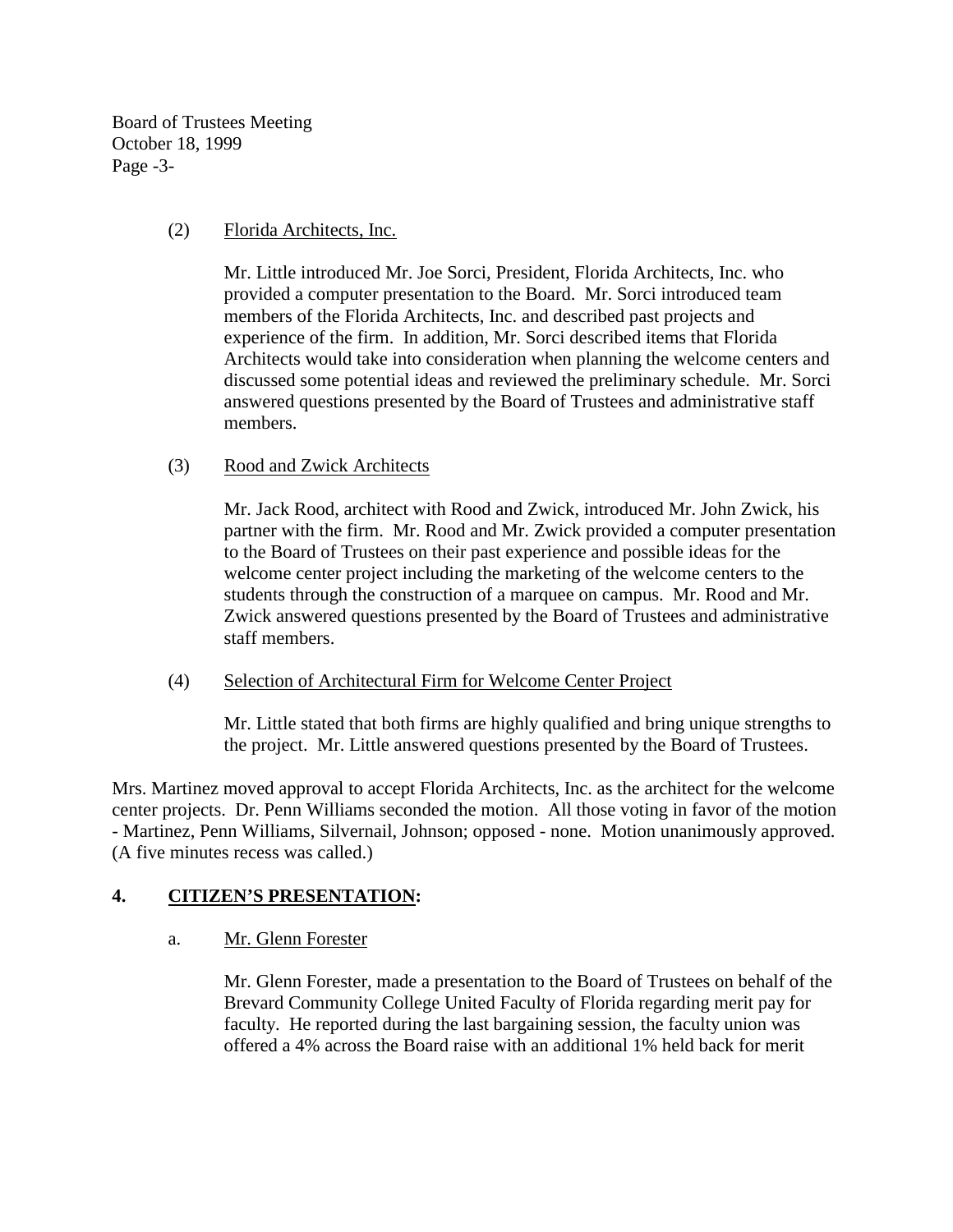Board of Trustees Meeting October 18, 1999 Page -4-

> increases. Mr. Forester spoke against the 1% being held for merit increases and recommended that consideration be given to conducting a study before awarding faculty merit increases. Mr. Forester recommended in the meantime, the 1% which was set aside for merit increases could be added to the 4% increase to award a total of 5% for the across-the-board pay increase. He referenced information he had obtained through research he had conducted.

# **5. CONSTRUCTION & DEVELOPMENT:**

a. Report on Midwest Research Institute - Dr. Purga/Dr. Hall (Addendum)

Dr. Bert Purga, Palm Bay Campus President, introduced Dr. Andrea Hall, Senior Vice President of Midwest Research Institute (MRI), Kansas City Operations. Dr. Hall provided an update on the administrative and operational functions, the business and marketing plan and reviewed the FY 2000 first quarter financial statement for the Brevard Teaching and Research Laboratories (BTRL). Dr. Hall reported that the first quarter net income for the BTRL was \$60,522 and the total project revenues were \$359,752 better than budget. Dr. Hall answered questions presented by the Board of Trustees.

# **6. OLD BUSINESS:**

a. Report on Pending Legal Actions - Mr. Matheny (Addendum)

# (1) Legal Action Summary

 Mr. Joe Matheny, College Attorney, reviewed the legal action summary provided to the Board. He also reported on the close of the sale of the cleanroom to Methode Florida, Inc. on October 12, 1999.

b. Approval of Vision/Mission Statement for College - Dr. Koller (Addendum)

Dr. Al Koller, Titusville Campus President, reported that a collegewide committee of 15 faculty and staff members developed the proposed vision and mission statement for Brevard Community College. This plan was presented to the Board at the last Board meeting for their review. Mrs. Martinez recommended a change in that the phrase "is committed to" be eliminated from the vision statement. Dr. Penn Williams recommended that the phrase "quality teaching and" be eliminated from the vision statement.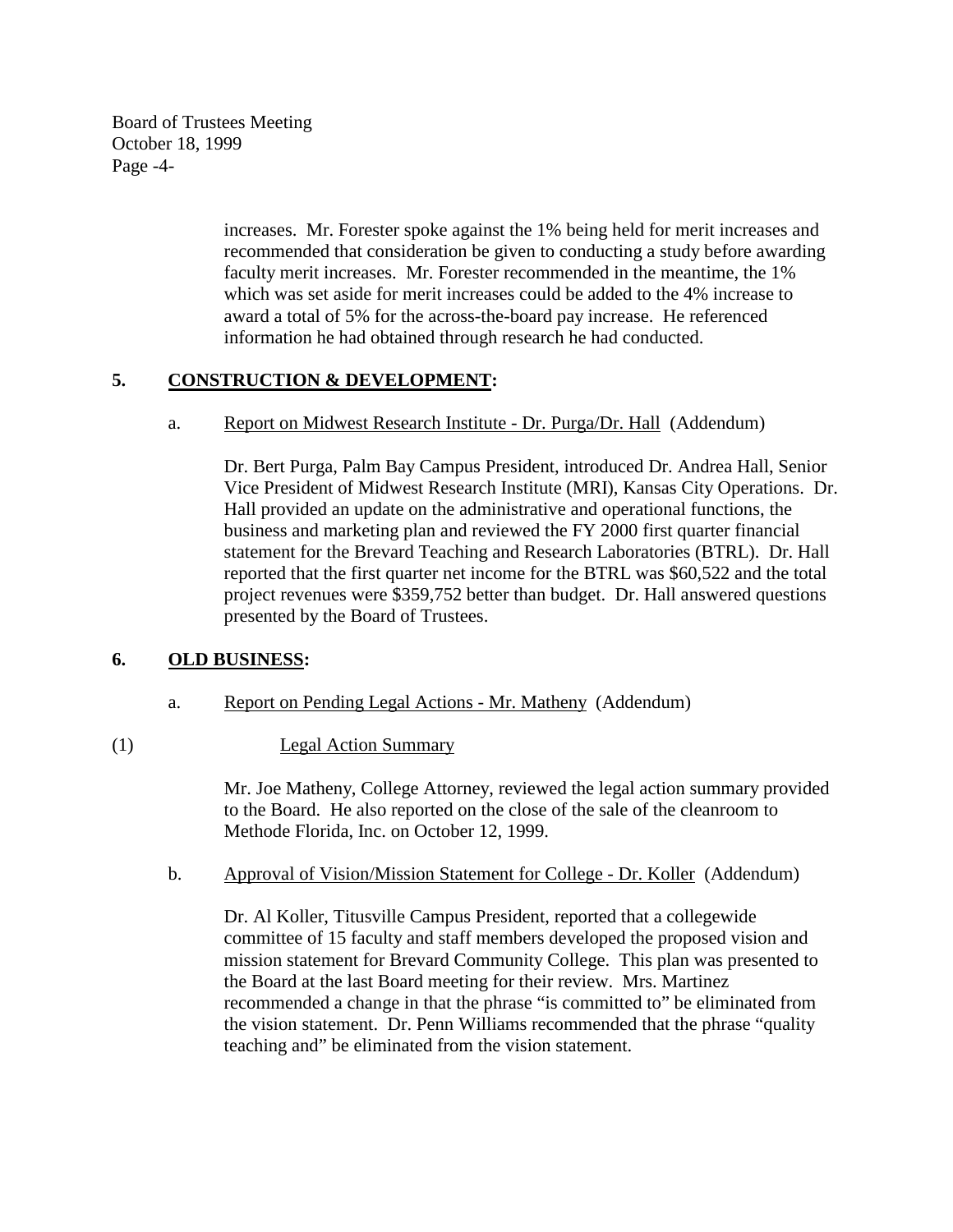Board of Trustees Meeting October 18, 1999 Page -5-

> The Board discussed a possible revision of the mission statement to eliminate the phrase "is a comprehensive community college that" in the first sentence. Dr. Koller will review the Board recommendations with the committee and bring the Vision/Mission Statement back to the Board for approval.

## **7. NEW BUSINESS**:

- a. Purchasing Actions (Addendum)
- (1) #98-00-04 Live Fire Shoot House Criminal Justice Center

Dr. Gamble reported the college has resources available for a Live Fire Shoot House at the Criminal Justice Center which will provide a more realistic environment involving shooting in a confined area and in close proximity to an assailant. Mr. Johnny Perkins, Director of the Criminal Justice Center, reviewed the purchasing action request and answered questions presented by the Board. Dr. Gamble recommended approval of the award of low bid in the amount of \$46,200.00 to Porta Target, Inc. for the purchase of a Live Fire Shoot House for the Criminal Justice Center.

> Mrs. Martinez moved approval of the award of low bid in the amount of \$46,200.00 to Porta Target, Inc. Mrs. Silvernail seconded the motion. All those voting in favor of the motion - Silvernail, Penn Williams, Martinez, Johnson; opposed - none. Motion unanimously approved.

a. Personnel Actions - Mr. Lawton (Addendum)

Mr. Robert Lawton, Associate Vice President of Human Resources, briefly reviewed the routine Personnel Actions. Dr. Gamble recommended approval.

> Mrs. Silvernail moved approval of the Personnel Actions. Dr. Penn Williams seconded the motion. All those voting in favor of the motion - Silvernail, Martinez, Penn Williams, Johnson; opposed - none. Motion unanimously approved.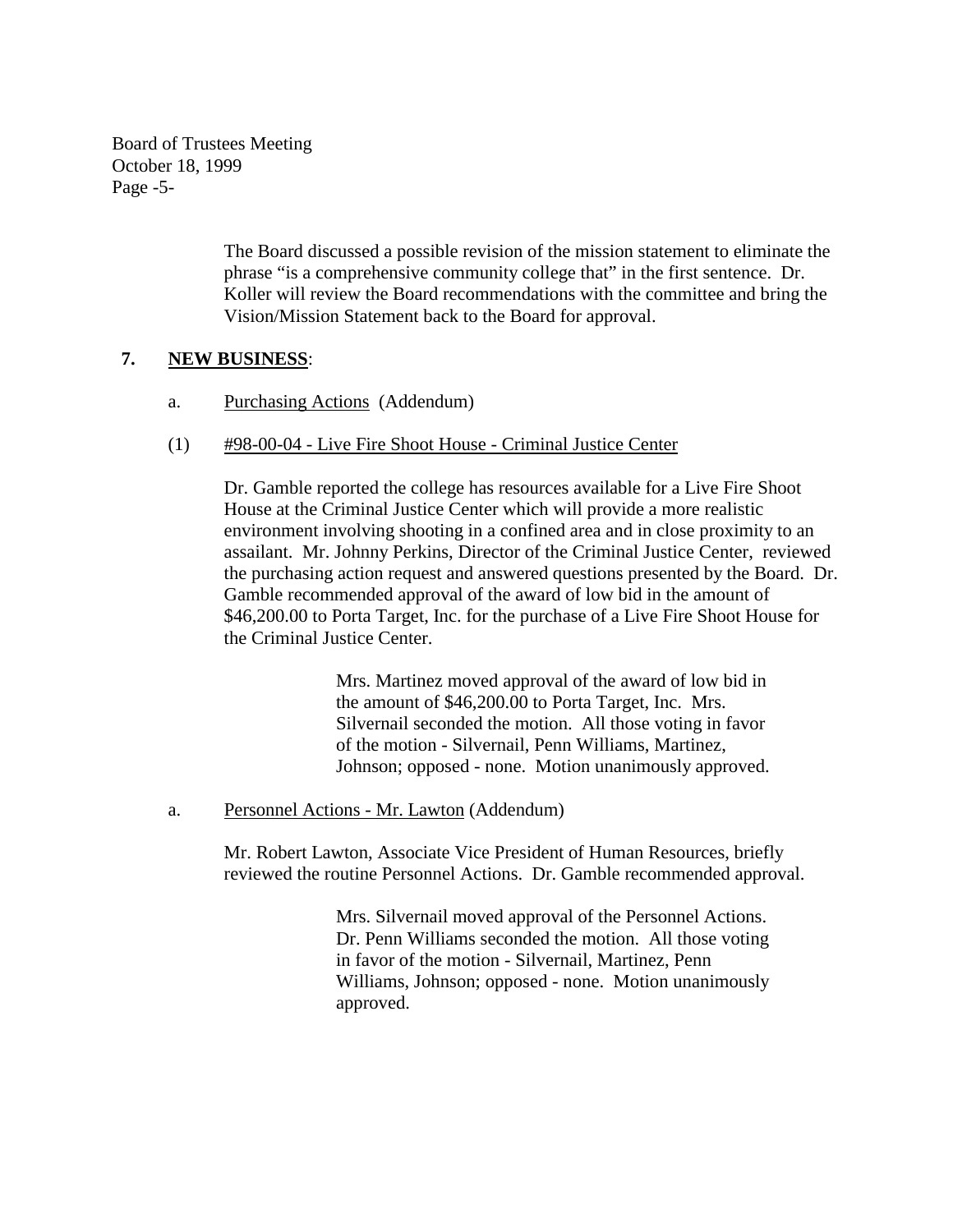Board of Trustees Meeting October 18, 1999 Page -6-

## **8. FINANCIAL ACTIONS:**

#### a. Approval of Capital Outlay Budget - Mr. Little (Addendum)

Mr. Al Little reported each year the board is required to approve a capital outlay budget for the college. This year a committee comprised of the District President, Vice President for Business & Financial Affairs, Associate Vice President for Development and the four Campus Presidents created the Capital Outlay Budget. The proposed budget addresses the college's most serious needs while providing enough carryover dollars to handle significant plant emergencies. Mr. Little reviewed the highlights of the Capital Outlay Budget and answered questions presented by the Board of Trustees. Dr. Gamble recommended approval of the Capital Outlay Budget as presented.

> Dr. Penn Williams moved approval of the Capital Outlay Budget. Mrs. Martinez seconded the motion. All those voting in favor of the motion - Penn Williams, Martinez, Silvernail, Johnson; opposed - none. Motion unanimously approved.

#### b. Approval of Fund 1 Budget Amendment #1 - Mr. Little (Addendum)

Mr. Little reviewed the Fund 1 Budget Amendment #1 which is an amendment to the Unrestricted Fund for the 1999/2000 fiscal year. The amendment updates the budget with the actual June 30, 1999 fund balance and the adjustment takes place every year once the college closes its books. Dr. Gamble recommended approval of the Fund 1 Budget Amendment #1 as presented.

> Dr. Penn Williams moved approval of the Fund 1 Budget Amendment #1. Mrs. Martinez seconded the motion. All those voting in favor of the motion - Penn Williams, Martinez, Silvernail, Johnson; opposed - none. Motion unanimously approved.

#### c. Acknowledgment of Annual Financial Report - Mr. Cherry (Addendum)

 Mr. Mark Cherry, Associate Vice President, Collegewide Accounting, briefly commented on the Annual Report for the year ending June 30, 1999 which was provided to the Board in the state required format. Mr. Johnson acknowledged receipt of the Annual Financial Report.